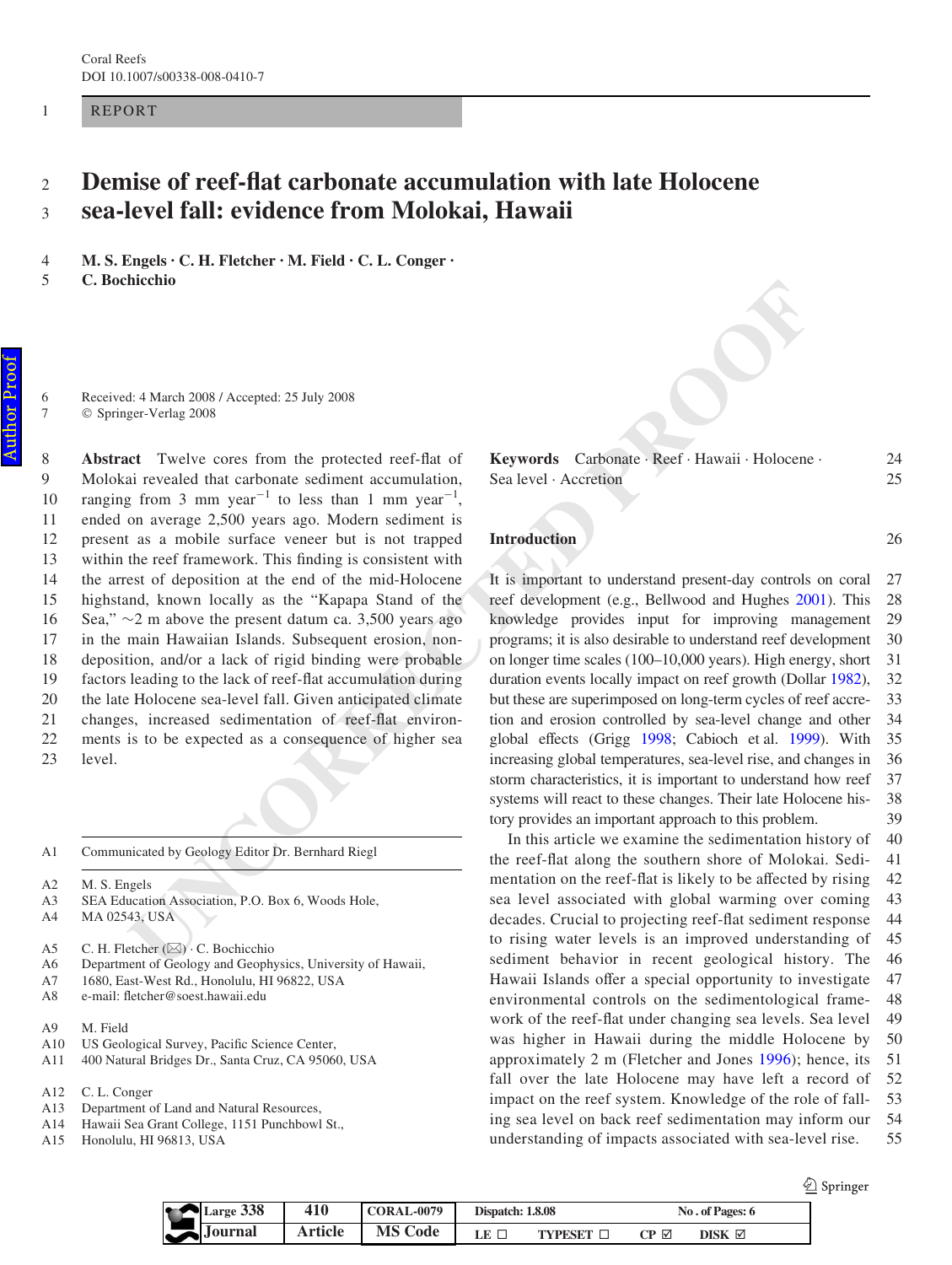#### **Study area** 56

Previous studies of the fringing reef system of Molokai have investigated sedimentation impacts (Calhoun and Field [2002;](#page-5-5) Ogston et al. [2004](#page-5-6); Storlazzi et al. [2005](#page-5-7)), LIDAR bathymetry (Gibbs et al. [2002;](#page-5-8) Storlazzi et al. [2003](#page-5-9)), and Holocene history (Engels et al [2004](#page-5-10)). This study expands observation of the recent history of the reef system using 12 cores (<5 m in length) aligned across the central reef-flat on four shore-normal transects (Fig. [1](#page-1-0)). At  $\sim 0.5-$ 1.0 km wide and  $\sim$ 53 km long, the Molokai reef-flat functions as a sediment trap and repository of reef history spanning the middle to late Holocene. 57 58 59 60 61 62 63 64 65 66 67

# **Geological framework**

The environmental structure of the fringing reef is typical. Water temperatures for the local reef setting vary annually between 19.4 and 31.2 C. Salinity is  $\sim$ 35 PSU and the tidal range is  $\sim$ 1 m (Ogston et al. 2004). Carbonate sand and gravel or terrigenous siliciclastic mud shorelines are locally backed by non-native mangrove stands and fronted by shallow (1-2 m) reef-flats that are largely protected from wave energy by the shallow reef crest.

The reef-flat is a limestone pavement overlain by seaward-thinning carbonate sand and/or gravel. Scattered living coral heads nearshore increase in frequency seaward where they coalesce to form the modern reef crest. The crest is the shallowest region of the reef, commonly exposed at low tide and composed of a combination of living corals, coralline algae, reefal limestone, and turf algae (see Engels et al. 2004 for species and growth form specifics). 77 78 79 80 81 82 83 84 85

Seaward of the reef crest, the fore-reef slope, drops off to large sand fields at depths of  $\sim$ 27 m (Engels et al. 2004). The fore-reef slope comprises of typical spurs-and-grooves, 86 87 88





<span id="page-1-1"></span>**Fig. 2** Long-period swell impacts coral growth on all sides of the Hawaiian Islands. North swell is prevalent in the winter, south swell in the summer. Swell waves from both directions refract around the island to adjacent shorelines. Trade wind swell and local seas occur over 75% of the year and 90% of summer months

of the motion controllaring transports (rigin 1). At  $\sim$  2004.<br>
The model to late Holocene,<br>
wide and  $\sim$ 35 km long, the Molokai reef. that func-<br>
Fig. 2 Long-period well impacts coral growth on all sides<br>
virtuous membe oriented approximately perpendicular to the dominant swell. This is the zone of highest living coral cover and the primary locus of reef accretion, where not limited by high swell (Engels et al. [2004](#page-5-10)). Four wave regimes characterize the Hawaiian coast (Fig. [2](#page-1-1)): (1) north swell, (2) storm waves, (3) south swell, and (4) trade wind waves. The north swell has negligible impact on this south-facing reef (Engels et al. 2004). Historically, storm waves have not been significant on Molokai because it is situated in the lee of the island of Lanai from azimuth 147–180. South swell has only limited interaction with the Molokai reef due to shelter from Lanai. Trade wind-generated waves from the northeast are strongest between April and November bringing beneficial increases in circulation and exchange of nutrients to the reef (Grigg [1998](#page-5-2)). 89 90 91 92 93 94 95 96 97 98 99 100 101 102 103

<span id="page-1-0"></span>**Fig. 1** Overview of study sites. Twelve cores were collected along shore-normal transects at four sites on the reef-flat at Molokai. All cores came from behind the reef crest in water depth of less than 2 m. Satellite photograph (*source*: USGS) of the south shore of Molokai showing the location of sampling sites and cores (white circles). Molokai is in the Hawaiian island chain (see inset)



 $\bigcirc$  Springer

| <b>TELE</b> | Large 338           | 410            | <b>CORAL-0079</b> | <b>Dispatch: 1.8.08</b> |                  | No. of Pages: 6  |                        |  |
|-------------|---------------------|----------------|-------------------|-------------------------|------------------|------------------|------------------------|--|
| w           | $\triangle$ Journal | <b>Article</b> | <b>MS Code</b>    | LE $\Box$               | <b>TYPESET L</b> | $CP$ $\boxtimes$ | $DISK \nbox{ } \nabla$ |  |

68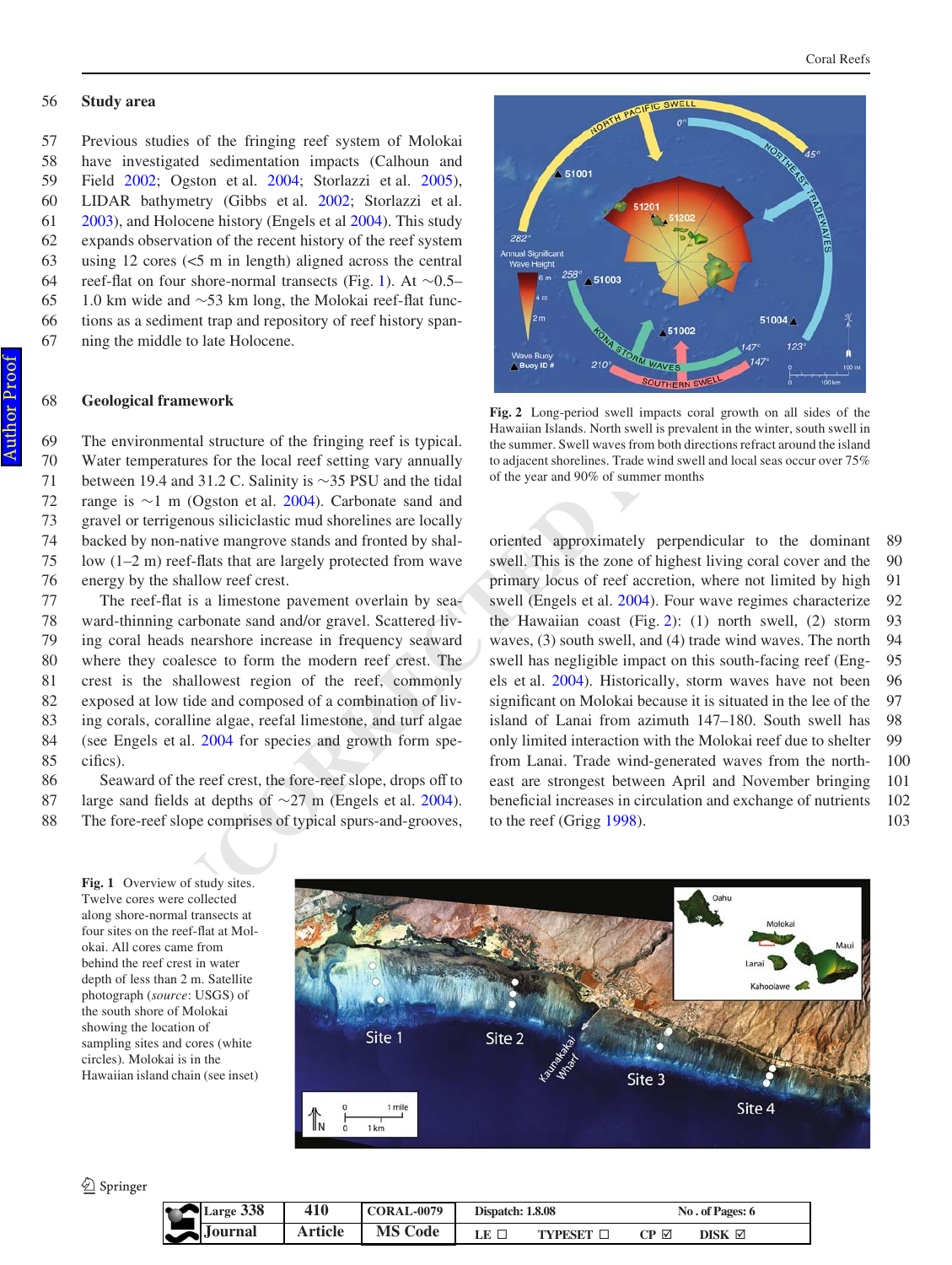<span id="page-2-0"></span>**Table 1** Carbon 14 accelerator mass spectrometry (AMS) ages and sediment deposition rates

| Sample ID<br>(site-core-sample)                                                                                                                                                                                                                                                                                                                                                                                                                                                                                                                                                                                                                                                                                                         | Type  | Sample<br>$depth$ (cm) | $\delta^{13}{\rm C}$ | ${}^{14}C$ age<br>(years) | $^{14}\mathrm{C}$ error<br>(years) | Calibrated <sup>14</sup> C<br>age (years)        | Calibrated age<br>at $2 sa$ (years) | Accumulation<br>rate (mm year <sup><math>-1</math></sup> )                                                                                                                                                                                                                                                                                                                                                                                                                                                                                                                                                                                                                      |
|-----------------------------------------------------------------------------------------------------------------------------------------------------------------------------------------------------------------------------------------------------------------------------------------------------------------------------------------------------------------------------------------------------------------------------------------------------------------------------------------------------------------------------------------------------------------------------------------------------------------------------------------------------------------------------------------------------------------------------------------|-------|------------------------|----------------------|---------------------------|------------------------------------|--------------------------------------------------|-------------------------------------|---------------------------------------------------------------------------------------------------------------------------------------------------------------------------------------------------------------------------------------------------------------------------------------------------------------------------------------------------------------------------------------------------------------------------------------------------------------------------------------------------------------------------------------------------------------------------------------------------------------------------------------------------------------------------------|
| $1-A-A$                                                                                                                                                                                                                                                                                                                                                                                                                                                                                                                                                                                                                                                                                                                                 | Coral | 8                      | $-0.56$              | 3,310                     | 30                                 | 3,002                                            | $3,062 - 3,317$                     | $\overline{\phantom{0}}$                                                                                                                                                                                                                                                                                                                                                                                                                                                                                                                                                                                                                                                        |
| $1 - C - B$                                                                                                                                                                                                                                                                                                                                                                                                                                                                                                                                                                                                                                                                                                                             | Coral | 134                    | 1.23                 | 970                       | 30                                 | 479                                              | 513-643                             | 0.86                                                                                                                                                                                                                                                                                                                                                                                                                                                                                                                                                                                                                                                                            |
| $1-C-C$                                                                                                                                                                                                                                                                                                                                                                                                                                                                                                                                                                                                                                                                                                                                 | Coral | 421                    | $-0.67$              | 3,980                     | 35                                 | 3,828                                            | 3,872-4,142                         | $\overline{\phantom{a}}$                                                                                                                                                                                                                                                                                                                                                                                                                                                                                                                                                                                                                                                        |
| $2-D-A$                                                                                                                                                                                                                                                                                                                                                                                                                                                                                                                                                                                                                                                                                                                                 | Coral | 13                     | 0.00                 | 2,980                     | 30                                 | 2,619                                            | $2,701 - 2,862$                     | 0.93                                                                                                                                                                                                                                                                                                                                                                                                                                                                                                                                                                                                                                                                            |
| $2-D-B$                                                                                                                                                                                                                                                                                                                                                                                                                                                                                                                                                                                                                                                                                                                                 | Coral | 275                    | $-0.53$              | 5,190                     | 40                                 | 5,432                                            | 5,459-5,674                         | $\overline{\phantom{0}}$                                                                                                                                                                                                                                                                                                                                                                                                                                                                                                                                                                                                                                                        |
| $2-E-C$                                                                                                                                                                                                                                                                                                                                                                                                                                                                                                                                                                                                                                                                                                                                 | Coral | $\tau$                 | $-0.18$              | 2,780                     | 30                                 | 2,365                                            | 2,391-2,690                         | <b>UTC</b>                                                                                                                                                                                                                                                                                                                                                                                                                                                                                                                                                                                                                                                                      |
| $2-E-D$                                                                                                                                                                                                                                                                                                                                                                                                                                                                                                                                                                                                                                                                                                                                 | Coral | 378                    | 1.17                 | 1,140                     | 30                                 | 599                                              | 639-789                             | $\overline{\phantom{0}}$                                                                                                                                                                                                                                                                                                                                                                                                                                                                                                                                                                                                                                                        |
| $3-H-A$                                                                                                                                                                                                                                                                                                                                                                                                                                                                                                                                                                                                                                                                                                                                 | Coral | 5                      | 0.68                 | 505                       | 25                                 | <b>TYC</b>                                       | <b>TYC</b>                          | <b>UTC</b>                                                                                                                                                                                                                                                                                                                                                                                                                                                                                                                                                                                                                                                                      |
| $3-H-B$                                                                                                                                                                                                                                                                                                                                                                                                                                                                                                                                                                                                                                                                                                                                 | Coral | 198                    | $-0.33$              | 2,740                     | 35                                 | 2,308                                            | 2,344-2,655                         |                                                                                                                                                                                                                                                                                                                                                                                                                                                                                                                                                                                                                                                                                 |
| $4-J-A$                                                                                                                                                                                                                                                                                                                                                                                                                                                                                                                                                                                                                                                                                                                                 | Coral | 10                     | 0.09                 | 3,850                     | 30                                 | 3,663                                            | 3,704-3,957                         | 3.22                                                                                                                                                                                                                                                                                                                                                                                                                                                                                                                                                                                                                                                                            |
| $4-J-B$                                                                                                                                                                                                                                                                                                                                                                                                                                                                                                                                                                                                                                                                                                                                 | Coral | 597                    | 0.32                 | 5,240                     | 35                                 | 5,488                                            | 5,539-5,731                         |                                                                                                                                                                                                                                                                                                                                                                                                                                                                                                                                                                                                                                                                                 |
| $4 - K - C$                                                                                                                                                                                                                                                                                                                                                                                                                                                                                                                                                                                                                                                                                                                             | Coral | 5                      | $-0.17$              | 3,580                     | 40                                 | 3,346                                            | 3,374-3,621                         | 2.62                                                                                                                                                                                                                                                                                                                                                                                                                                                                                                                                                                                                                                                                            |
| $4 - K - D$                                                                                                                                                                                                                                                                                                                                                                                                                                                                                                                                                                                                                                                                                                                             | Coral | 229                    | 0.74                 | 4,250                     | 45                                 | 4,201                                            | 4,222-4,525                         | $\qquad \qquad -$                                                                                                                                                                                                                                                                                                                                                                                                                                                                                                                                                                                                                                                               |
| modified after Macintyre (1975) and described in Engels<br>et al. (2004). Cored limestone sections were classified<br>according to the Embry and Klovan (1971) modification of<br>the Dunham (1962) scheme. A total of 13 coral samples<br>were selected for radiocarbon dating (Table 1) and X-ray<br>diffraction (XRD, using a Scintag [Thermo Optek] PAD V<br>Powder diffraction system) determination of percent arago-<br>nite. The methods used are described in Engels et al.<br>(2004). Ages are reported calibrated to calendar years<br>before present (cal years BP with standard deviation) using<br>Calib 4.12 (Stuiver and Reimer 1993) and the 1998 INT-<br>CAL Calibration dataset (Stuiver et al. 1998). A marine res- |       |                        |                      |                           |                                    | the tops of the cores, at the reef-flat surface. |                                     | Fletcher (2004). In order of decreasing structural integrity,<br>they were coral framestone, bindstone, coral rubble, float-<br>stone, and unconsolidated sediment (Fig. 3). The coral<br>framestone lithofacies was composed of coral fragments,<br>commonly from a single colony, and usually sampled in<br>growth position. Massive Porites lobata was the most com-<br>mon, with minor branching Porites compressa. Bindstone<br>consisted of encrusting Montipora sp., P. lobata, and<br>coralline algae (Hydrolithon onkodes and Hydrolithon<br>gardineri) binding coral rubble, algal rhodoliths, and sand-<br>sized particles. This facies was almost always found near |
| ervoir correction ( $\Delta R$ ) of $-21 \pm 26$ years for regional<br>Hawaiian marine waters is used following Reimer et al.<br>(2004).<br>Fig. 3 Drill core lithofacies. In<br>order of decreasing contribution<br>by framebuilders: (a) frame-<br>stone, (b) bindstone, (c) rubble.                                                                                                                                                                                                                                                                                                                                                                                                                                                  |       |                        |                      |                           |                                    |                                                  |                                     | The coral rubble lithofacies was principally composed of<br>P. compressa gravel; grains were moderately well rounded<br>with occasional borings, and with limited coralline algal                                                                                                                                                                                                                                                                                                                                                                                                                                                                                               |

#### **Materials and methods** 104

Cores were drilled along four transects (spaced  $\sim$  4 km) using a hand-held, hydraulic, un-cased bit and rod system modified after Macintyre (1975) and described in Engels et al. (2004). Cored limestone sections were classified according to the Embry and Klovan  $(1971)$  modification of the Dunham (1962) scheme. A total of 13 coral samples were selected for radiocarbon dating (Table 1) and X-ray diffraction (XRD, using a Scintag [Thermo Optek] PAD V Powder diffraction system) determination of percent aragonite. The methods used are described in Engels et al. [\(2004](#page-5-10)). Ages are reported calibrated to calendar years before present (cal years BP with standard deviation) using Calib 4.12 (Stuiver and Reimer 1993) and the 1998 INT-CAL Calibration dataset (Stuiver et al. 1998). A marine reservoir correction  $(\Delta R)$  of  $-21 \pm 26$  years for regional Hawaiian marine waters is used following Reimer et al. [\(2004](#page-5-16)). 105 106 107 108 109 110 111 112 113 114 115 116 117 118 119 120 121

### **Results**

Five types of accretion sequences, or lithofacies, were classified in this suite of cores, after usage by Grossman and Fletcher (2004). In order of decreasing structural integrity, they were coral framestone, bindstone, coral rubble, floatstone, and unconsolidated sediment (Fig. [3](#page-2-1)). The coral framestone lithofacies was composed of coral fragments, commonly from a single colony, and usually sampled in growth position. Massive *Porites lobata* was the most common, with minor branching *Porites compressa*. Bindstone consisted of encrusting *Montipora* sp., *P. lobata*, and coralline algae (*Hydrolithon onkodes* and *Hydrolithon gardineri*) binding coral rubble, algal rhodoliths, and sandsized particles. This facies was almost always found near the tops of the cores, at the reef-flat surface. 123 124 125 126 127 128 129 130 131 132 133 134 135 136

The coral rubble lithofacies was principally composed of *P. compressa* gravel; grains were moderately well rounded with occasional borings, and with limited coralline algal 137 138 139

<span id="page-2-1"></span>**Fig. 3** Drill core lithofacies. In order of decreasing contribution by framebuilders: (**a**) framestone, (**b**) bindstone, (**c**) rubble, (d) floatstone, (e) unconsolidated sediment. All these lithofacies are present on the reef-flat and represent differing hydrodynamic conditions and sediment sources at the time of deposition and during emplacement



| Large 338<br>$\bullet$ | 410            | <b>CORAL-0079</b> | Dispatch: 1.8.08 |                  | No. of Pages: 6  |                    |  |
|------------------------|----------------|-------------------|------------------|------------------|------------------|--------------------|--|
| $\sum$ Journal         | <b>Article</b> | <b>MS Code</b>    |                  | <b>TYPESET I</b> | $CP$ $\boxtimes$ | $DISK \ \boxtimes$ |  |

2 Springer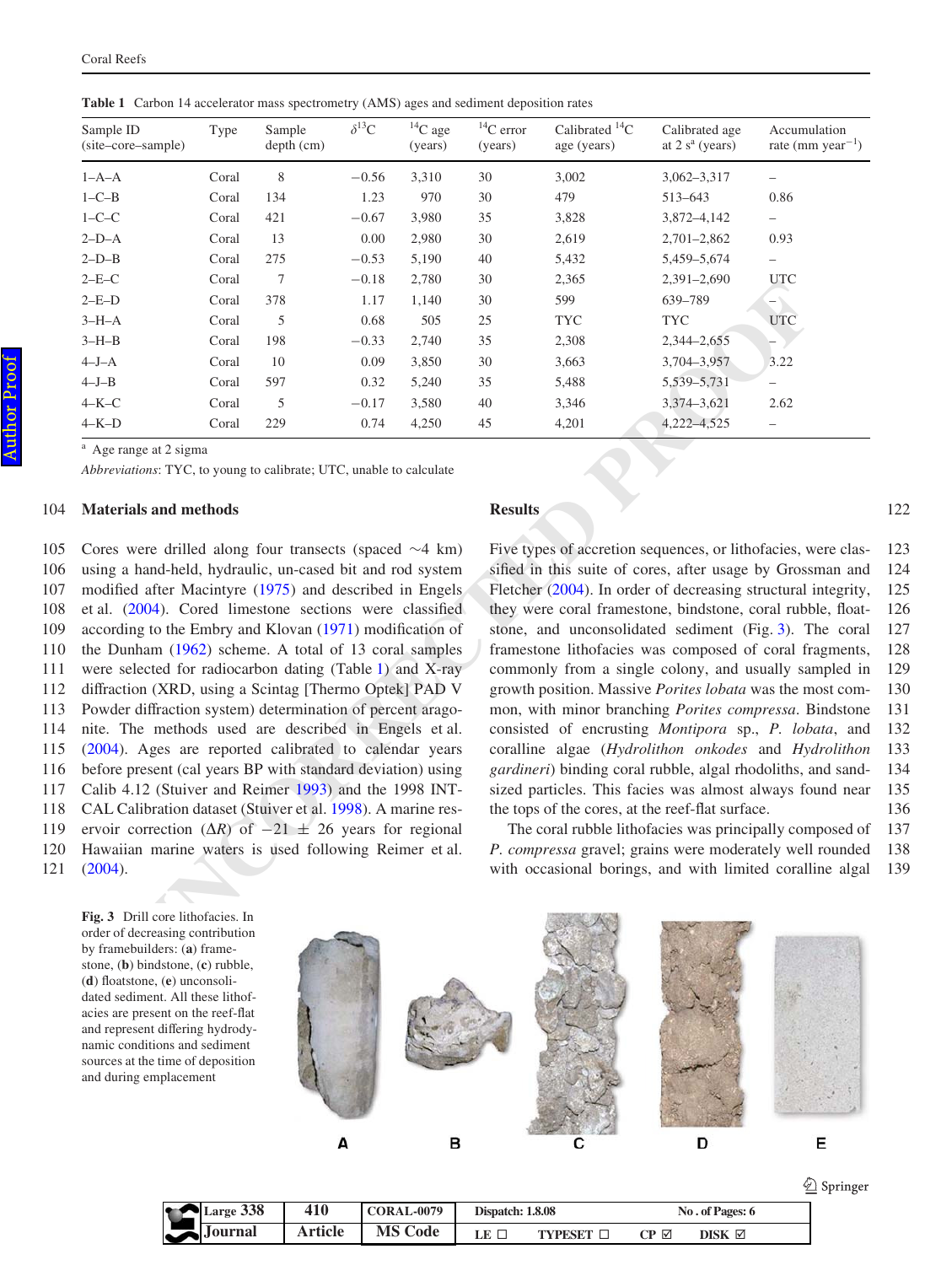<span id="page-3-0"></span>**Fig. 4** Drill core lithology, dates and sediment sample locations. Color bands between cores represent projected lateral extent of lithofacies. The majority of surface samples date from the early late Holocene. Only at site 3, core H is there a modern date at the surface



**UNCORRECTED**<br> **EXERCISE THE SECTION CONSULTS (CONSULTS)**<br> **EXERCISE THE SECTION CONSULTS (CONSULTS)**<br> **EXERCISE THE SECTION CONSULTS (CONSULTS)**<br> **EXERCISE THE SECTION CONSULTS (CONSULTS)**<br> **EXERCISE THE SECTION CONSULTS** accretion and minor to negligible amounts of other sediment. The floatstone lithofacies was similar in composition to the coral rubble except that clasts are suspended in an unconsolidated sediment matrix. The matrix at site 1 (Fig. [4\)](#page-3-0) was composed of fine sand (grain-size  $\sim 0.21$  mm) with abundant *Halimeda* sp. fragments (39–60%), whereas at site 4 the matrix was medium sand (grain-size  $\sim 0.31$ ) mm) with very few *Halimeda* sp. grains (1–5%). Unconsolidated sediment lithofacies was composed of loose sediments. Grain sizes and compositions varied throughout cores, as did sorting. In some cores, sediment tended to fine upward. This is likely an artifact of drilling as sediments within the core may be rotated at high speeds, preferentially keeping smaller grains in suspension. In order of average compositional abundance, coralline algae (29.8%), crystalline carbonate fragments (21.1%), *Halimeda* sp. flakes  $(12.7\%)$ , coral  $(12.4\%)$ , and other shells  $(9.1\%)$  accounted for  $\sim$ 80% of total grains in the majority of unconsolidated sediment samples. Other grain types (other (7.3%), molluscs (3.5%), siliciclastic (2.8%), echinoderms (0.8%), and foraminifera  $(0.6\%)$ , while not contributing significantly to overall grain total, could be locally important. Grain size, sorting, and composition varied throughout the cores. 140 141 142 143 144 145 146 147 148 149 150 151 152 153 154 155 156 157 158 159 160 161 162

Cores reveal a general absence of coral framestone lithofacies and a dominance of unconsolidated sediment, floatstone, and coral rubble. Site 1 cores were collected from  $\sim$ 500 to  $\sim$ 1,500 m offshore in 0.61–0.76 m water depth. Core length ranged from 3.8 to 5.3 m and recovery averaged 51%. Radiocarbon ages increased with depth below the reef surface (Table [1\)](#page-2-0) and varied from 513–643 163 164 165 166 167 168 169

to 3,872–4,142 cal years BP. The surface of core A was bindstone dated 3,062–3,317 cal years BP. Cores from site 2 were between  $\sim$ 330 and  $\sim$ 970 m offshore in water depths ranging 0.46–0.91 m. Core length ranged from 3.8 to 6.1 m with recovery averaging 32%. Radiocarbon ages increased with depth and ranged from 639–789 to 5,459–5,674 cal years BP. The surface of core D was bindstone dated 2,701–2,862 cal years BP, and in core E surface lithology was coral rubble dated 2,391–2,690 cal years BP. Core E had an age reversal at depth, attributable to contamination by younger surface material during drilling. 170 171 172 173 174 175 176 177 178 179 180

Site 3 cores were obtained from  $\sim 85$  m to  $\sim 600$  m offshore. Water depth ranged from 0.46 to 0.61 m. Hard reef substrate consisting of reefal limestone was buried by 0.5–0.75 m of terrigenous silt. Cores ranged in length from 2.28 to 3.42 m with an average recovery of 38%. Age increased with depth and ranges from modern to 2,344– 2,655 cal years BP. At site 4, cores ranged from 1.52 to 6.84 m long and recovery averaged 25%. Water depth above core locations ranged from 0.46 m nearshore to 1.4 m offshore. Samples in these cores were the oldest obtained by this study and follow the pattern of age increasing with depth, 3,374–3,621 to 5,539–5,731 cal years BP. Surface lithology of core J was bindstone dated 3,704–3,957 cal years BP, and at core K surface lithology was coral rubble dated 3,374–3,621 cal years BP. Carbonate sediment accumulation ended on average 2,500 cal years BP and consisted of a mix of lithology including coral rubble, bindstone, floatstone, coral framestone, and unconsolidated sediment. 181 182 183 184 185 186 187 188 189 190 191 192 193 194 195 196 197 198 199

 $\bigcirc$  Springer

| $\blacktriangleright$ | $\triangle$ Large 338 | 410     | <b>CORAL-0079</b> | <b>Dispatch: 1.8.08</b> |                  | No. of Pages: 6 |                  |  |
|-----------------------|-----------------------|---------|-------------------|-------------------------|------------------|-----------------|------------------|--|
|                       | $J$ ournal            | Article | <b>MS Code</b>    | LE $\Box$               | <b>TYPESET L</b> | СР ⊠            | DISK $\boxtimes$ |  |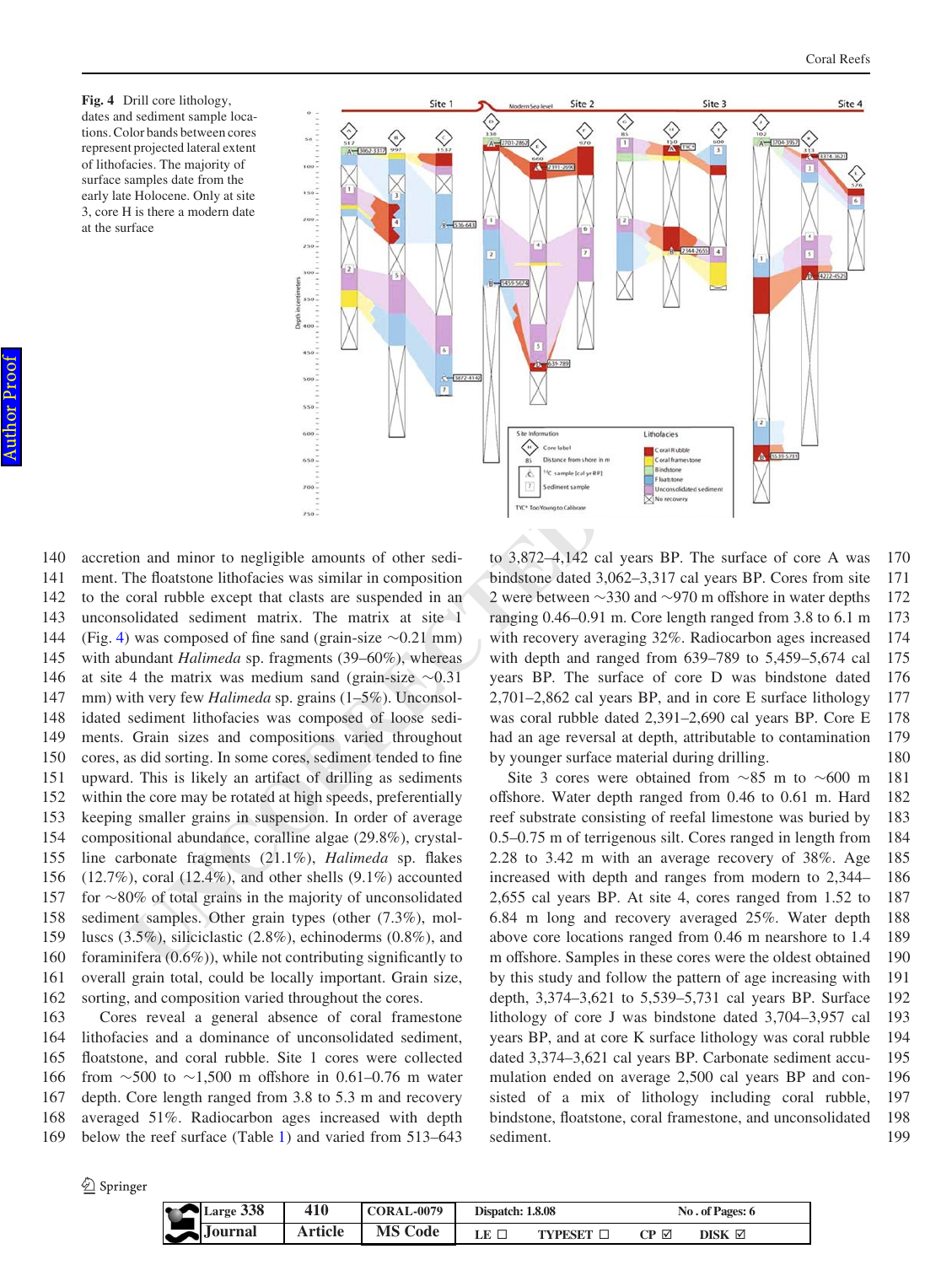#### **Discussion** 200

The uppermost cored samples were largely of late to middle Holocene age (topmost dates in cores A, D, E, H, J, K average ca. 2,500 cal years BP) and consisted of mixed lithofacies including principally bindstone and coral rubble. Although the reef surface at core H was modern, this was due to the presence of coral heads and solitary colonies on the reef-flat. These, however, live on an antecedent (fossil) surface and are not a result of continuous accretion. The reef-flat is a fossil surface that has not experienced carbonate accumulation for over two millennia. This finding is consistent with studies by Easton and Olson [\(1976](#page-5-18)) in Hanauma Bay (Oahu), Grossman and Fletcher [\(2004](#page-5-17)) in Kailua Bay (Oahu), Rooney et al. [\(2004](#page-5-19)) on reefs exposed to north swell, and Grossman et al. [\(2006](#page-5-20)) on the south shore of Oahu. 201 202 203 204 205 206 207 208 209 210 211 212 213 214 215

Rooney et al. ([2004\)](#page-5-19) found a uniform end to coral framestone accretion at ca. 4,500–5,000 cal years BP on fringing reefs exposed to damaging north swell. They attributed this to occasional seasons of particularly large north swell associated with strong El Niño years that have only occurred since ca. 5,000 years BP. Grossman and Fletcher (2004) and Grossman et al. (2006) found that whereas Holocene coral framestone accretion terminated on the outer Kailua shelf exposed to north swell at ca. 5,000 years ago (consistent with Rooney et al. 2004), it was maintained until 3,000–2,400 years ago on the southern shelf of Oahu and at Hanauma Bay. Both Grossman and Fletcher (2004) and Grossman et al. (2006) speculated that the lack of continued vertical framestone accretion in wave-protected areas reflects a decrease in accommodation space related to falling sea level at the end of the mid-Holocene highstand, locally referred to as the "Kapapa Stand of the Sea" (Stearns 1974; Fletcher and Jones 1996). 216 217 218 219 220 221 222 223 224 225 226 227 228 229 230 231 232 233

The reef-flats at Hanauma Bay and on Molokai are covered by <2 m of water and are beyond the reach of the north swell. Both sites ceased accretion ca. 2,500 years ago, suggesting that sea-level fall rather than north swell activity was the principle limitation on accretion. Hence, shallow fringing reefs in Hawaii have been exposed to at least two major factors that effectively suppress modern accretion, wave stress, and sea-level fall. 234 235 236 237 238 239 240 241

Unlike the Kailua Bay and Hanauma Bay reefs, both of which are well lithified by precipitated carbonates, the Molokai reef-flat has remained predominately unconsolidated rubble and loose sediment. Cabioch et al. ([1999\)](#page-5-3) suggest that areas with gently sloping surfaces and moderate wave energy are more likely to develop sediment-dominated reefs. Rasser and Riegl [\(2002](#page-5-22)) indicate that deposition of reef rubble is usually associated with gentle slopes and/or shallow waters on a wide reef-flat. The Molokai reef-flat fits both these conditions. 242 243 244 245 246 247 248 249 250 251

Another distinctive characteristic of the Molokai reefflat is the lack of lithification and binding since the middle Holocene. Rasser and Riegl [\(2002](#page-5-22)) indicate that ideal conditions for rigid rubble binding are low hydrodynamic energy, shallow depositional position, low background sedimentation, high water flux, long disturbance-free periods, conditions favorable for diagenetic cementation, high preliminary biological stabilization, large presence of potential binding agents, and metabolic activity favoring diagenetic cementation. The Molokai reef-flat fits most of these conditions except that portions of the environment experienced high background sedimentation due to soil erosion in adjoining watersheds. This terrigenous mud was mixed with carbonate sand and rubble throughout the reef-flat (Roberts [2001;](#page-5-23) Ogston et al. 2004; Storlazzi et al. [2005\)](#page-5-7). Rasser and Riegl (2002) speculate that "low abundance of diagenetic cementation could be caused by a low water flux, an interpretation that reflects its relative scarcity in some protected reef-flat and back-reef sediments." Protected from the brunt of swell energy, the Molokai back reef likely experiences little flushing within the reef structure. Significant loading of the reef-flat by terrigenous mud and low water flux across the back-reef likely precludes the occurrence of significant lithification. 252 253 254 255 256 257 258 259 260 261 262 263 264 265 266 267 268 269 270 271 272 273 274 275

and the those three and the entired in the selection of the entired in the soloid reserved to the interest of the soloid in the soloid in the soloid in the soloid in the soloid in the soloid interest that in the substitut Carbonate erosion during the late Holocene sea-level fall has been suggested by Grigg ([1998\)](#page-5-2) as the reason why the Hanauma Bay reef-flat is ca. 2,500 years old. Evidence for an earlier highstand is recorded on Molokai. A wave cut notch at 2–3 m above modern sea level in a middle Holocene (4,750  $\pm$  70 and 5,730  $\pm$  80 cal years BP, means  $\pm$ SD) calcarenite dune corresponds with both the height and timing of the Kapapa Stand. Given the similarities in age of materials cored in the reef-flats at Hanauma and Molokai and the evidence from both islands of a sea-level highstand (Fletcher and Jones [1996;](#page-5-4) Fletcher et al. [2005](#page-5-24)), it is reasonable to expect that a similar mechanism is responsible for the antecedent surfaces in both areas. A second explanation may be related to water depth and wave stress. Storm frequency and wave energy intensity in Hawaii have not diminished since the middle Holocene (Rooney et al. 2004), indicating that rubble accumulation in the reef-flats should have been continuous and not have ceased ca. 2500 years ago. It seems probable that at higher sea-levels carbonate rubble accumulation on the reef-flat would have remained sufficiently steady to allow for preliminary stabilization and some degree of cementation and binding. However, it is likely that the falling sea level of the late Holocene and reductions in water depth across the reef-flat precluded the stabilization of rubble and sediments because of low water flux (see Rasser and Riegl [2002](#page-5-22)), leading to only temporary storage of sediment prior to advection offshore, as is seen today (Ogston et al. [2004](#page-5-6); Storlazzi et al. [2005](#page-5-7)). Whether late Holocene carbonate sediment has 276 277 278 279 280 281 282 283 284 285 286 287 288 289 290 291 292 293 294 295 296 297 298 299 300 301 302 303 304

|    |                |         |                   |                         |                   |      |                  | $\mathcal{Q}$ Springer |
|----|----------------|---------|-------------------|-------------------------|-------------------|------|------------------|------------------------|
| шr | Large 338      | 410     | <b>CORAL-0079</b> | <b>Dispatch: 1.8.08</b> |                   |      | No. of Pages: 6  |                        |
|    | $\sum$ Journal | Article | <b>MS Code</b>    | LE $\square$            | TYPESET <b>II</b> | CP ⊠ | DISK $\boxtimes$ |                        |